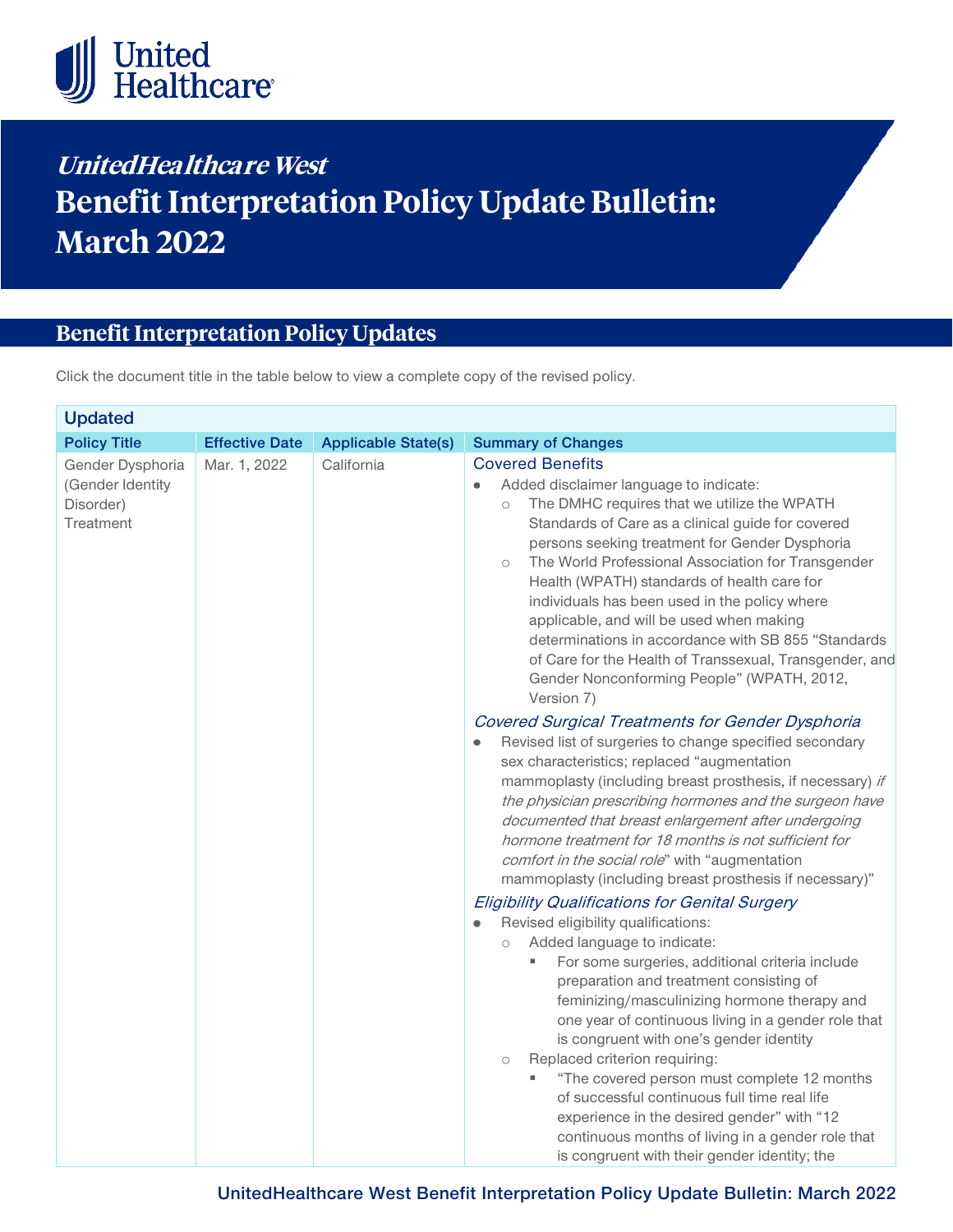| <b>Updated</b>                                                                |                       |                            |                                                                                                                                                                                                                                                                                                                                                                                                                                                                                                                                                                                                                                                                                                                                                                                                                                                                                                                                                                                                                                                                                                                                                                                                                                                                                                                                                                                                                                                                                                                                                                                                                                                                                                                                                                                                                                                                                                                                                                                                                                                                                                                                                                                                                                                                                                                                                                                                                                                                                                                                                                                                                                                                                                                                                                                                                                                                                                                                            |  |  |  |
|-------------------------------------------------------------------------------|-----------------------|----------------------------|--------------------------------------------------------------------------------------------------------------------------------------------------------------------------------------------------------------------------------------------------------------------------------------------------------------------------------------------------------------------------------------------------------------------------------------------------------------------------------------------------------------------------------------------------------------------------------------------------------------------------------------------------------------------------------------------------------------------------------------------------------------------------------------------------------------------------------------------------------------------------------------------------------------------------------------------------------------------------------------------------------------------------------------------------------------------------------------------------------------------------------------------------------------------------------------------------------------------------------------------------------------------------------------------------------------------------------------------------------------------------------------------------------------------------------------------------------------------------------------------------------------------------------------------------------------------------------------------------------------------------------------------------------------------------------------------------------------------------------------------------------------------------------------------------------------------------------------------------------------------------------------------------------------------------------------------------------------------------------------------------------------------------------------------------------------------------------------------------------------------------------------------------------------------------------------------------------------------------------------------------------------------------------------------------------------------------------------------------------------------------------------------------------------------------------------------------------------------------------------------------------------------------------------------------------------------------------------------------------------------------------------------------------------------------------------------------------------------------------------------------------------------------------------------------------------------------------------------------------------------------------------------------------------------------------------------|--|--|--|
| <b>Policy Title</b>                                                           | <b>Effective Date</b> | <b>Applicable State(s)</b> | <b>Summary of Changes</b>                                                                                                                                                                                                                                                                                                                                                                                                                                                                                                                                                                                                                                                                                                                                                                                                                                                                                                                                                                                                                                                                                                                                                                                                                                                                                                                                                                                                                                                                                                                                                                                                                                                                                                                                                                                                                                                                                                                                                                                                                                                                                                                                                                                                                                                                                                                                                                                                                                                                                                                                                                                                                                                                                                                                                                                                                                                                                                                  |  |  |  |
| Gender Dysphoria<br>(Gender Identity<br>Disorder)<br>Treatment<br>(continued) | Mar. 1, 2022          | California<br>(continued)  | criterion noted [in the policy] for some types of<br>genital surgeries-that is, that patients engage in<br>12 continuous months of living in a gender role<br>that is congruent with their gender identity-is<br>based on expert clinical consensus that this<br>experience provides ample opportunity for<br>patients to experience and socially adjust in their<br>desired gender role before undergoing<br>irreversible surgery"<br>"The covered person may be required to<br>٠<br>complete continuous hormone therapy (for those<br>without contraindications); in consultation with the<br>member's physician, this should be determined<br>on a case-by-case basis through the notification<br>process" with "12 continuous months of hormone<br>therapy as appropriate to the patient's gender<br>goals (unless hormones are not clinically<br>indicated for the individual); the aim of hormone<br>therapy prior to gonadectomy is primarily to<br>introduce a period of reversible estrogen or<br>testosterone suppression, before the patient<br>undergoes irreversible surgical intervention"<br>Eligibility Qualifications for Breast/Chest Surgery<br>Revised eligibility qualifications for a biologic male<br>۰<br>member that is only requesting a breast augmentation:<br>Replaced language indicating "if able to take female<br>$\bigcirc$<br>hormones, the member should take the female<br>hormones for at least 12-24 months before being<br>considered for bilateral breast augmentation since the<br>member may achieve adequate breast development<br>without surgery" with "if able to take female<br>hormones, the member should take the female<br>hormones for at least 12 months before being<br>considered for bilateral breast augmentation since the<br>member may achieve adequate breast development<br>without surgery or to maximize breast growth in order<br>to obtain better surgical results"<br>Removed notation indicating the Endocrine Treatment<br>$\circlearrowright$<br>of Transsexual Persons: An Endocrine Society Clinical<br>Practice Guideline (2009) recommends 2 years of<br>hormone therapy prior to breast augmentation surgery<br>Removed language indicating benefits are limited to one<br>۰<br>sex transformation reassignment per lifetime which may<br>include several staged procedures<br>Added rationale for a preoperative 12-month experience<br>۰<br>of living in an identity-congruent gender role to indicate:<br>The criterion noted [in the policy] for some types of<br>$\bigcirc$<br>genital surgeries (i.e., that patients engage in 12<br>continuous months of living in a gender role that is<br>congruent with their gender identity) is based on<br>expert clinical consensus that this experience<br>provides ample opportunity for patients to experience<br>and socially adjust in their desired gender role, before<br>undergoing irreversible surgery |  |  |  |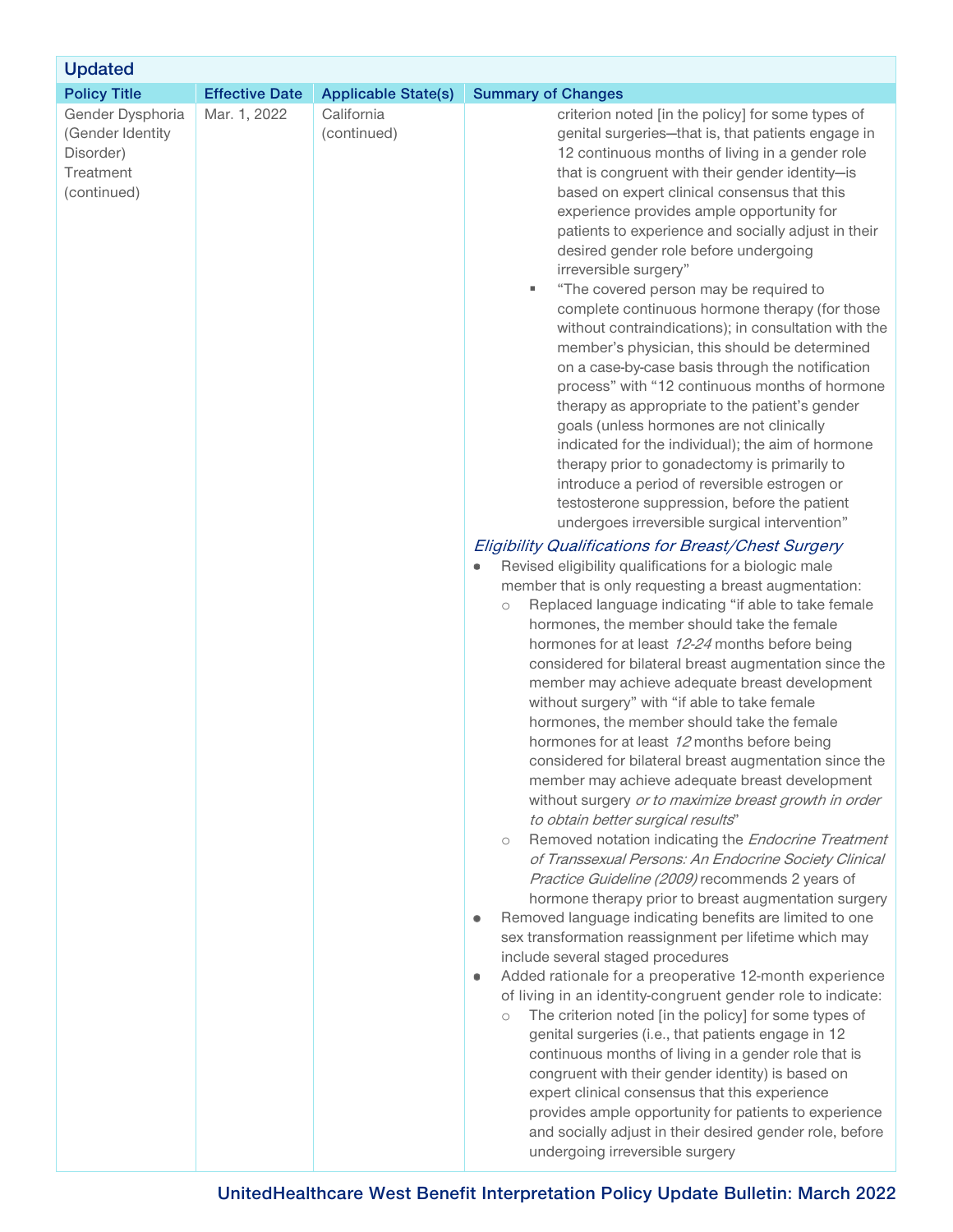| <b>Updated</b>                                                                |                       |                            |                                                                                                                                                                                                                                                                                                                                                                                                                                                                                                                                                                                                                                                                                                                                                                                                                                                                                                                                                                                                                                                                                                                                                                                                                                                                                                                                                                                                                                                                                                                                                                                                                                                                                                                                                                                                                                                                                                                                                                                                                                                                                                                                  |  |  |  |
|-------------------------------------------------------------------------------|-----------------------|----------------------------|----------------------------------------------------------------------------------------------------------------------------------------------------------------------------------------------------------------------------------------------------------------------------------------------------------------------------------------------------------------------------------------------------------------------------------------------------------------------------------------------------------------------------------------------------------------------------------------------------------------------------------------------------------------------------------------------------------------------------------------------------------------------------------------------------------------------------------------------------------------------------------------------------------------------------------------------------------------------------------------------------------------------------------------------------------------------------------------------------------------------------------------------------------------------------------------------------------------------------------------------------------------------------------------------------------------------------------------------------------------------------------------------------------------------------------------------------------------------------------------------------------------------------------------------------------------------------------------------------------------------------------------------------------------------------------------------------------------------------------------------------------------------------------------------------------------------------------------------------------------------------------------------------------------------------------------------------------------------------------------------------------------------------------------------------------------------------------------------------------------------------------|--|--|--|
| <b>Policy Title</b>                                                           | <b>Effective Date</b> | <b>Applicable State(s)</b> | <b>Summary of Changes</b>                                                                                                                                                                                                                                                                                                                                                                                                                                                                                                                                                                                                                                                                                                                                                                                                                                                                                                                                                                                                                                                                                                                                                                                                                                                                                                                                                                                                                                                                                                                                                                                                                                                                                                                                                                                                                                                                                                                                                                                                                                                                                                        |  |  |  |
| Gender Dysphoria<br>(Gender Identity<br>Disorder)<br>Treatment<br>(continued) | Mar. 1, 2022          | California<br>(continued)  | As noted in section VII [of WPATH 2012 Version 7],<br>$\bigcirc$<br>the social aspects of changing one's gender role are<br>usually challenging - often more so than the physical<br>aspects<br>Changing gender role can have profound personal<br>$\circlearrowright$<br>and social consequences, and the decision to do so<br>should include an awareness of what the familial,<br>interpersonal, educational, vocational, economic, and<br>legal challenges are likely to be, so that people can<br>function successfully in their gender role<br>Support from a qualified mental health professional<br>$\circlearrowright$<br>and from peers can be invaluable in ensuring a<br>successful gender role adaptation<br>The duration of 12 months allows for a range of<br>$\bigcirc$<br>different life experiences and events that may occur<br>throughout the year (e.g., family events, holidays,<br>vacations, season-specific work or school<br>experiences); during this time, patients should present<br>consistently, on a day-to-day basis and across all<br>settings of life, in their desired gender role; this<br>includes coming out to partners, family, friends, and<br>community members (e.g., at school, work, other<br>settings)<br>Health professionals should clearly document a<br>$\bigcirc$<br>patient's experience in the gender role in the medical<br>chart, including the start date of living full time for<br>those who are preparing for genital surgery<br>In some situations, if needed, health professionals<br>٠<br>may request verification that this criterion has<br>been fulfilled<br>They may communicate with individuals who have<br>Е<br>related to the patient in an identity-congruent<br>gender role, or request documentation of a legal<br>name and/or gender marker change, if applicable<br><b>Not Covered</b><br>Revised list of non-covered services; removed "reversal of<br>genital surgery or reversal of surgery to revise secondary<br>sex characteristics"<br><b>Supporting Information</b><br>Updated References section to reflect the most current<br>information |  |  |  |